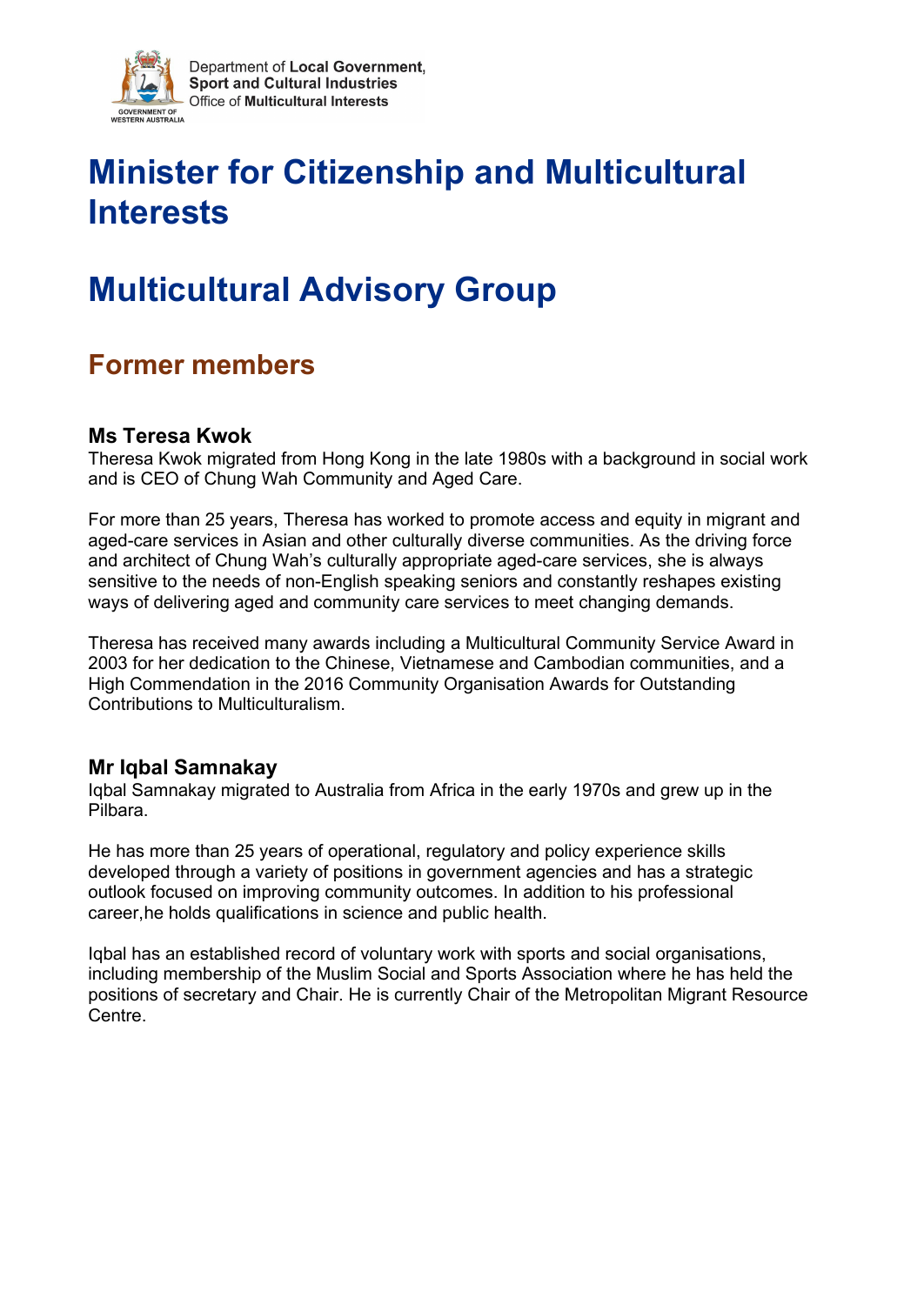# **Mr Ramdas Sankaran OAM**

Ramdas Sankaran OAM is a professional social worker with 35+ years' senior managerial experience in Commonwealth and State public services and the community service sector.

He has been the CEO of the Multicultural Services Centre of WA and is the current president of the Ethnic Communities Council of WA and Deputy Chair of the Federation of Ethnic Communities Council. He co-founded and administrator of the Ethnic Disability Advocacy Centre, and is a member of the Australian Institute of Management and the Australian Association of Social Workers.

Ramdas has extensive experience in public policy development, research, evaluation, advocacy and lobbying, as well as planning and implementing a wide range of programs and services. He has served on a variety of Ministerial Committees.

#### **Ms Sara Shengeb**

A former refugee from Eritrea, Sara is an advocate for empowering and engaging young people to shape the policies that influence their lives through her work with government and non-government organisations.

Sara has designed and led programs that bring the voices of refugee and migrant youth directly to Western Australian politicians and policymakers. Having graduated from the University of Western Australia, Sara is currently working for the Commissioner for Children and Young People.

Sara continues to work for young Western Australians. She has been recognised as a finalist for the Australian Young People's Human Right Medal, the West Australian Young Achievers Award and for Outstanding African Australian Youth WA.

#### **Ms Janine Freeman MLA, Member for Mirrabooka**

Janine Freeman was elected to WA State Parliament in 2008. Her current Mirrabooka electorate is known for its diversity and, as the local MP, she enjoys working with a range of communities and attending many cultural and sporting events.

As a long-standing member and current chair of the parliamentary Education and Health Standing Committee, she has worked on key health policy initiatives, including the Public Health Bill, the Sustainable Health Review, inquiry into Aboriginal Youth Suicides and report on the impact of FIFO work practices. Janine's other roles include Acting Speaker in the Legislative Assembly, and President of the State Parliamentary Labor Party. She also works to further women's participation in politics as a member of EMILYs List WA.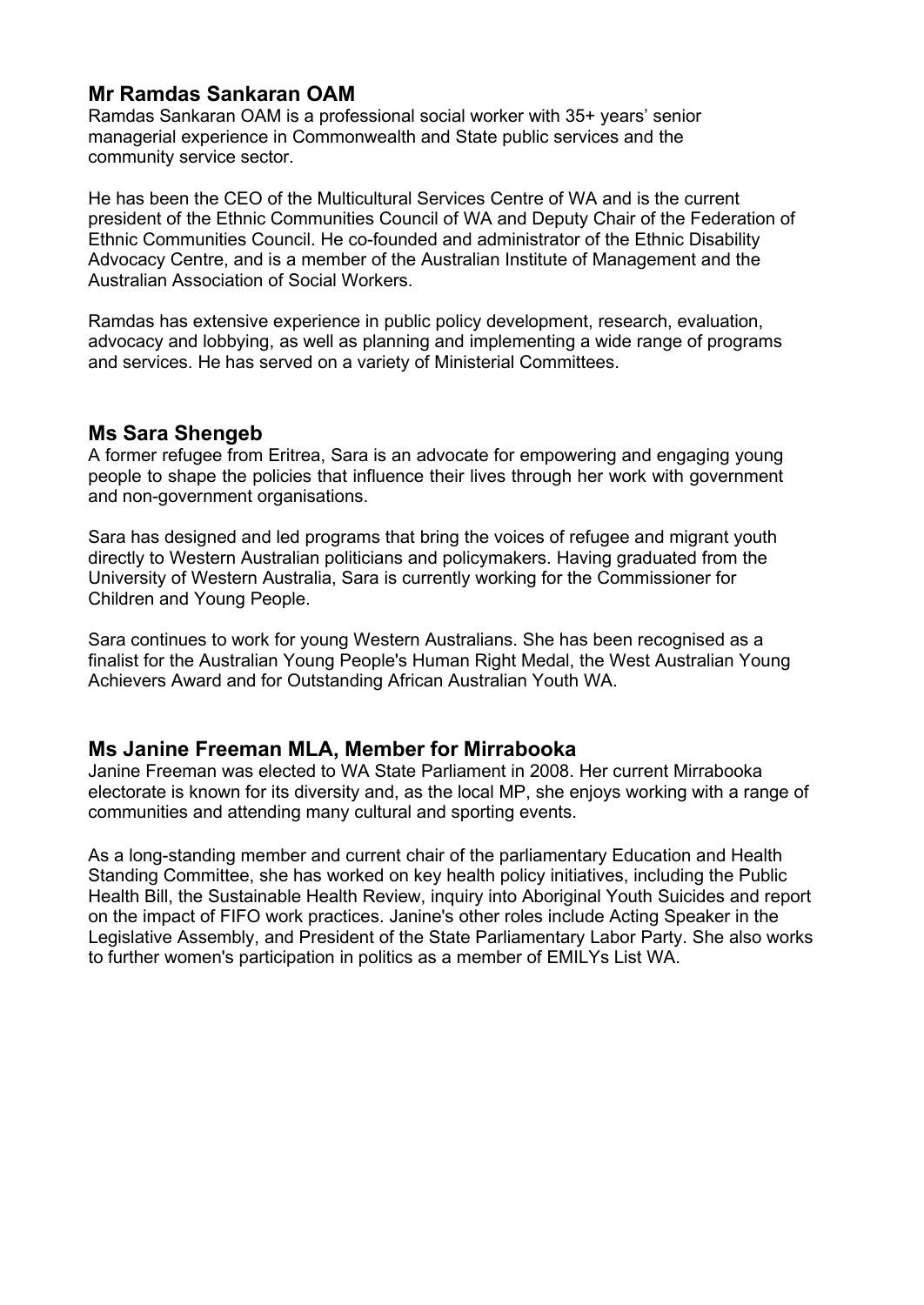### **Mr Nick Agocs JP**

Nick Agocs has been instrumental in initiating and providing high-level input to multicultural policies and programs at government, community and national levels.

He has improved service delivery to all migrant groups over a substantial period of 30 years.

He is the past Senior Deputy Chair and Secretary of the Federation of Ethnic Communities Council, past President and Secretary of the Ethnic Communities Council of WA, past Chair of the North Perth Migrant Resource Centre/ Multicultural Centre of WA, and past Chair of the Catholic Migrant Centre among other community organisations in the multicultural sector.

#### **Ms Andrea Creado**

Andrea Creado is the Chief Executive Officer of Ishar Multicultural Women's Health Services. She has over 17 years of experience working with ethnic communities in the area of community health.

Andrea holds a Master's Degree in Human Development, Bachelor of Psychology, Bachelor of Arts with Honours in Psychology, and is a Fellow of the Australian Institute of Management. She has further training in business, resource, finance and personnel management.

Andrea has experience in leading people, programs and thinking at strategic and operational levels, in both the government and non-government community-based health services sectors. She was the inaugural Chair of the Ministerial Multicultural Advisory Group. She is the Chair of the Women's Community Health Network and Committee Member of the WA Women's Hall of Fame.

#### **Ms Joan Hillman OAM**

Joan Hillman is the President of the Jewish Community Council of WA (JCCWA), the umbrella organisation that represents all Jewish community organisations and all Jews to thewider community.

The JCCWA carries out many roles including representing the Jewish community in its relations with the State Government and other institutions.

It maintains a watch on any potential WA Government legislation that could adversely impact the Jewish community and considers the effects of the legislation.

JCCWA takes responsibility to protect and promote the welfare of the WA Jewish community. It projects a positive image of the community and combats anti-Semitism and discrimination.

# **Dr Anh Nguyen**

Dr Anh Nguyen arrived in Australia as a refugee in 1981. He is a medical doctor, and is the proprietor of his own medical practice in Perth.

Anh has been very active in the community. He is the President of the WA Chapter of Vietnamese Community in Australia, coordinator of the Vietnamese Community School of WA, convener of the Vietnamese radio program on 6-EBA FM, a board member of Girrawheen Senior High School, and also a member of the City of Wanneroo's Multicultural Advisory Group. He has also made significant contributions to the Vietnamese Boat People Monument of Gratitude Project, and the Long Tan Peace Park in Koondoola.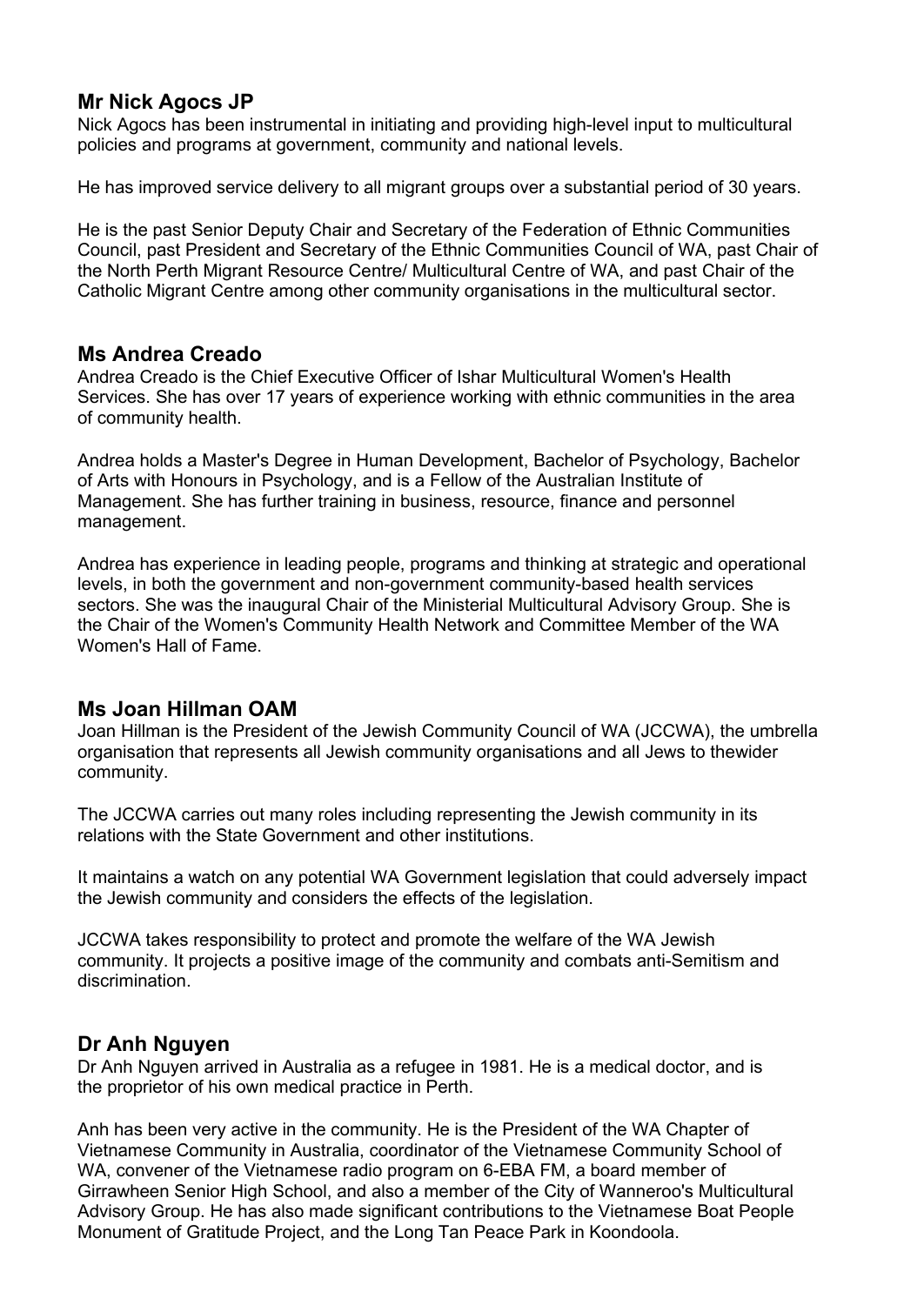#### **Ms Maria Osman**

Maria Osman has over 30 years' experience as a senior policy adviser on the intersections of gender equality, multiculturalism and human rights.

She has worked in the government, community and university sectors as an advocate, policy adviser and strategist, speaker and mentor.

Maria has held a diverse range of senior State government positions including Executive Director, Office for Women's Policy, Executive Director, Office of Multicultural Interests and A/Executive Director, Community Building and Services in the Department of Local Government and Communities. In 2015, she was appointed as a delegate to the United Nations 59th Commission on the Status of Women.

She has served on numerous national, State and local boards and currently holds a number of board positions including Chair of the Humanitarian Group; UWA's Public Policy Institute's Advisory Board; the National Harmony Alliance for Migrant and Refugee Women; the National Education Toolkit for FGM/C Awareness Project, Advisory Committee; the WA Minister for Citizenship and Multicultural Interests Advisory Board; and the Somali Women's **Association** 

#### **Mr Duncan Ord OAM**

Duncan Ord has worked at a senior level in the State Government of WA in the areas of culture and the arts, education, training, planning, Aboriginal affairs and economic development.

Previous roles in the private industry include Dean of Performing Arts at the Western Australian Academy of Performing Arts and General Manager of Black Swan State Theatre Company.

Duncan has been the Chairman of the Arts, Sports and Recreation Industry Training Council and served as a member of various boards and committees including the Australia Council for the Arts. In 2013, Duncan was the recipient of an Order of Australia Medal for his contributions to the arts and community service.

He is currently the Director General of the Department of Local Government, Sport and Cultural Industries, which includes the Office of Multicultural Interests.

#### **Dr Casta Tungaraza**

Dr Tungaraza is an Intercultural-Relations Consultant with experience as a member/Chair of national and State boards including Advisory Committees in Australia.

She was a member of the Australian Multicultural Advisory Council that developed the National Multicultural Policy.

She has a significant academic background in Social Science and has served as a member of the Expert Panel on the Development of A Racial Equality Index for the Office of the United Nations High Commissioner for Human Rights (Geneva), a Resource Person for the Africa's Regional Consultation on the African Women's Voices (Senegal), and facilitator of the African Union's ECOSOCC Conference on promoting inclusion of African Women in all facets of development (Baltimore).